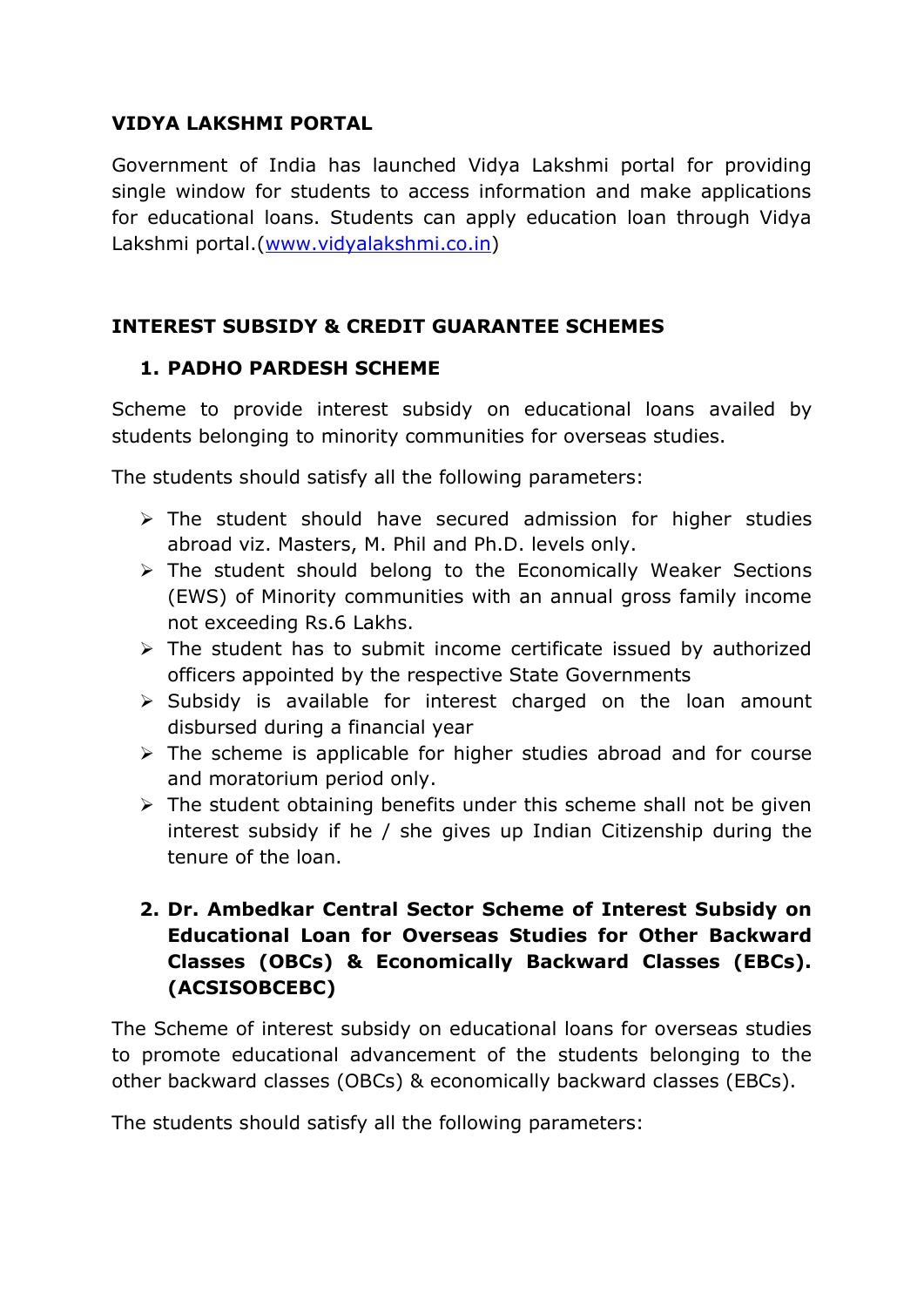- $\triangleright$  The student should have secured admission to higher studies abroad viz. Masters, M. Phil and Ph.D. levels only.
- The student should belong to the other backward classes (OBC) & Economically Backward Classes (EBC) with an annual gross family income not exceeding :

### **The Revised Parental income Criteria is as under:**

| <b>CATEGORY</b>              |  |  | <b>INCOME CRITERIA (p.a)</b>                      |
|------------------------------|--|--|---------------------------------------------------|
| Other Backward Classes (OBC) |  |  | Rs.8.00 Lakhs                                     |
| (EBC)                        |  |  | Economically Backward Classes   Rs.5.00 Lakhs (*) |

**(\*)** In respect of students belonging to EBC Category

**(a)** Parental Income Criteria relaxed upto Rs.8.00 Lakhs p.a. for Education loans sanctioned from 01.07.2020 to 31.03.2021

**(b)** Parental Income Criteria is revised to Rs.5.00 Lakhs p.a. for Education loans sanctioned from 01.04.2021 onwards**.**

- The student has to submit income proof either of Form-16 / ITR / certificate issued by authorized officers appointed by the respective State Governments
- $\triangleright$  Subsidy is available for interest charged on the loan amount disbursed during a financial year
- $\triangleright$  The scheme is applicable for higher studies abroad and for course and moratorium period only.

# **3. CENTRAL GOVERNMENT INTEREST SUBSIDY SCHEME (CSIS)**

The Ministry of HRD, GOI has launched a scheme of Interest Subsidy on educational loans for economically weaker sections of the society.

The scheme is applicable for inland studies only

The students who comply with all the following parameters would only be eligible for the interest subsidy:

 $\triangleright$  The student should secure admission after Class XII in any of the professional / technical courses approved by NAAC accredited Institutions or Professional Technical Programmes accredited to NBA or Institutions of National Importance or Central Funded Technical Institutions (CFTIs).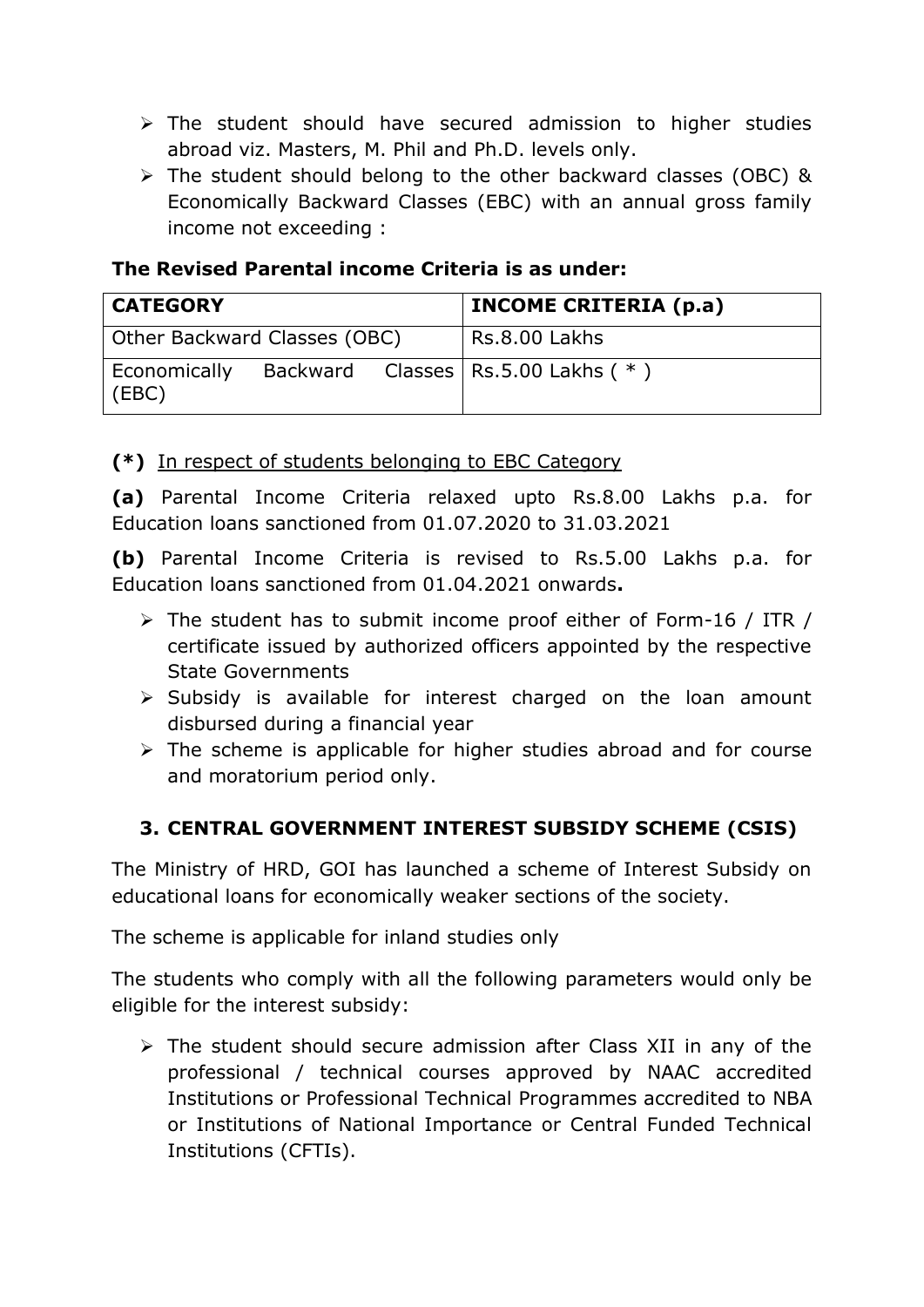- Those Professional Institutions / Programmes, which do not come under the ambit of NAAC or NBA, would require approval of the respective regulatory body viz., Medical Council of India for Medical Courses, Nursing Council of India for Nursing Courses, Bar Council of India for Law, etc.
- Under CSIS scheme, only those education loans which are sanctioned without any collateral security or third party guarantee are eligible. Subsidy is available up to a maximum amount of Rs.7.50 lakh irrespective of the sanction amount
- Annual gross parental / family income from all sources should not exceed Rs.4.50 Lakh.
- $\triangleright$  The student should furnish the income certificate issued by competent authority appointed by the respective State Governments (such as Tahsildar) and submit the same to the branch from where the loan is availed and also execute the documents as required.
- $\triangleright$  Aadhaar number is mandatory for claiming the subsidy.
- $\triangleright$  The interest subsidy is towards the interest charged in the loan account during the course and moratorium period only.
- $\triangleright$  Subsidy benefit is available up to the Moratorium period i.e. Course period + one year

# **4. CREDIT GUARANTEE FUND SCHEME FOR EDUCATIONAL LOANS (CGFSEL) of National Credit Guarantee Trustee Company Limited (NCGTC)**

- $\triangleright$  Education Loan should have been sanctioned on or after the Date of Notification i.e., September 16, 2015
- Amount of Loan sanctioned should be upto Rs.7,50,000/-
- $\triangleright$  Guarantee cover can be obtained on the Outstanding Loan Amount i.e. guarantees can be obtained only after full or partial disbursement of the loan.

### **Eligibility of Borrower:**

- $\triangleright$  An Indian National
- $\triangleright$  Minimum Oualification HSC (10 plus 2 or equivalent)
- $\triangleright$  Should have secured admission to a higher education course in recognized institutions in India or Abroad.